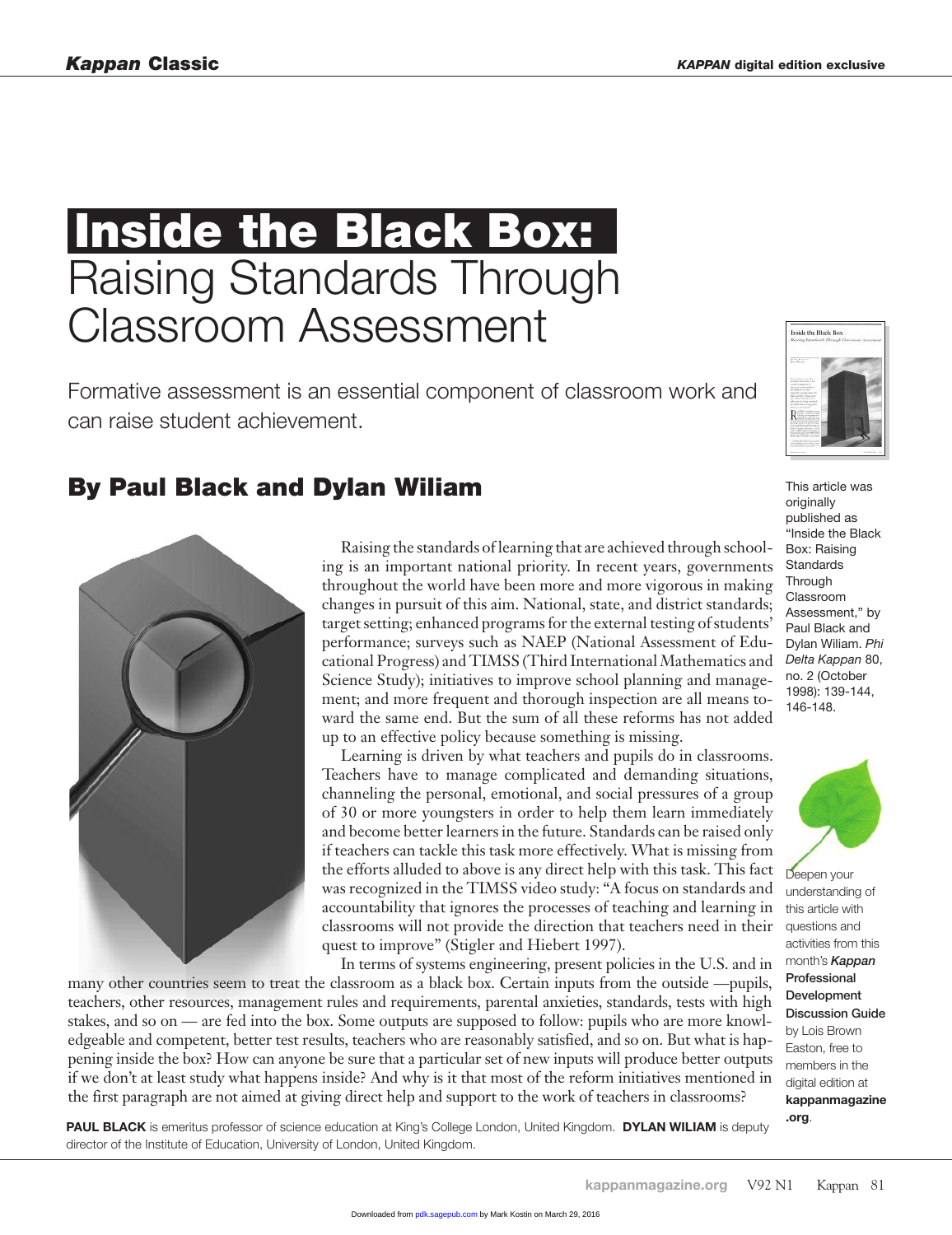The answer usually given is that it is up to teachers: They have to make the inside work better. This answer is not good enough, for two reasons. First, it is at least possible that some changes in the inputs may be counterproductive and make it harder for teachers to raise standards. Second, it seems strange, even unfair, to leave the most difficult piece of the standards-raising puzzle entirely to teachers. If there are ways in which policy makers and others can give

# **There is a wealth of research evidence that the everyday practice of assessment in classrooms is beset with problems and shortcomings.**

direct help and support to the everyday classroom task of achieving better learning, then surely these ways ought to be pursued vigorously.

This article is about the inside of the black box. We focus on one aspect of teaching: formative assessment. But we will show that this feature is at the heart of effective teaching.

#### **THE ARGUMENT**

We start from the self-evident proposition that teaching and learning must be interactive. Teachers need to know about their pupils' progress and difficulties with learning so that they can adapt their own work to meet pupils' needs — needs that are often unpredictable and that vary from one pupil to another. Teachers can find out what they need to know in a variety of ways, including observation and discussion in the classroom and the reading of pupils' written work.

We use the general term assessment to refer to all those activities undertaken by teachers — and by their students in assessing themselves — that provide information to be used as feedback to modify teaching and learning activities. Such assessment becomes formative assessment when the evidence is actually used to adapt the teaching to meet student needs. (There is no internationally agreed-upon term here. "Classroom evaluation," "classroom assessment," "internal assessment," "instructional assessment," and "student assessment" have been used by different authors, and some of these terms have different meanings in different texts.)

There is nothing new about any of this. All teachers make assessments in every class they teach. But there are three important questions about this process that we seek to answer:

- 1. Is there evidence that improving formative assessment raises standards?
- 2. Is there evidence that there is room for improvement?

3. Is there evidence about how to improve formative assessment?

In setting out to answer these questions, we have conducted an extensive survey of the research literature. We have checked through many books and through the past nine years' worth of issues of more than 160 journals, and we have studied earlier reviews of research. This process yielded about 580 articles or chapters to study. We prepared a lengthy review, using material from 250 of these sources, that has been published in a special issue of the journal *Assessment in Education*, together with comments on our work by leading educational experts from Australia, Switzerland, Hong Kong, Lesotho, and the U.S. (Black and Wiliam 1998).

The conclusion we have reached from our research review is that the answer to each of the three questions above is clearly yes. In the three main sections below, we outline the nature and force of the evidence that justifies this conclusion. However, because we are presenting a summary here, our text will appear strong on assertions and weak on the details of their justification. We maintain that these assertions are backed by evidence and that this backing is set out in full detail in the lengthy review on which this article is founded.

We believe that the three sections below establish a strong case that governments, their agencies, school authorities, and the teaching profession should study very carefully whether they are seriously interested in raising standards in education. However, we also acknowledge widespread evidence that fundamental change in education can be achieved only slowly — through programs of professional development that build on existing good practice. Thus we do not conclude that formative assessment is yet another "magic bullet" for education. The issues involved are too complex and too closely linked to both the difficulties of classroom practice and the beliefs that drive public policy. In a final section, we confront this complexity and try to sketch out a strategy for acting on our evidence.

## **DOES IMPROVING FORMATIVE ASSESSMENT RAISE STANDARDS?**

A research review published in 1986, concentrating primarily on classroom assessment work for children with mild handicaps, surveyed a large number of innovations, from which 23 were selected (Fuchs and Fuchs 1986). Those chosen satisfied the condition that quantitative evidence of learning gains was obtained, both for those involved in the innovation and for a similar group not so involved. Since then, many more papers have been published describing similarly careful quantitative experiments. Our own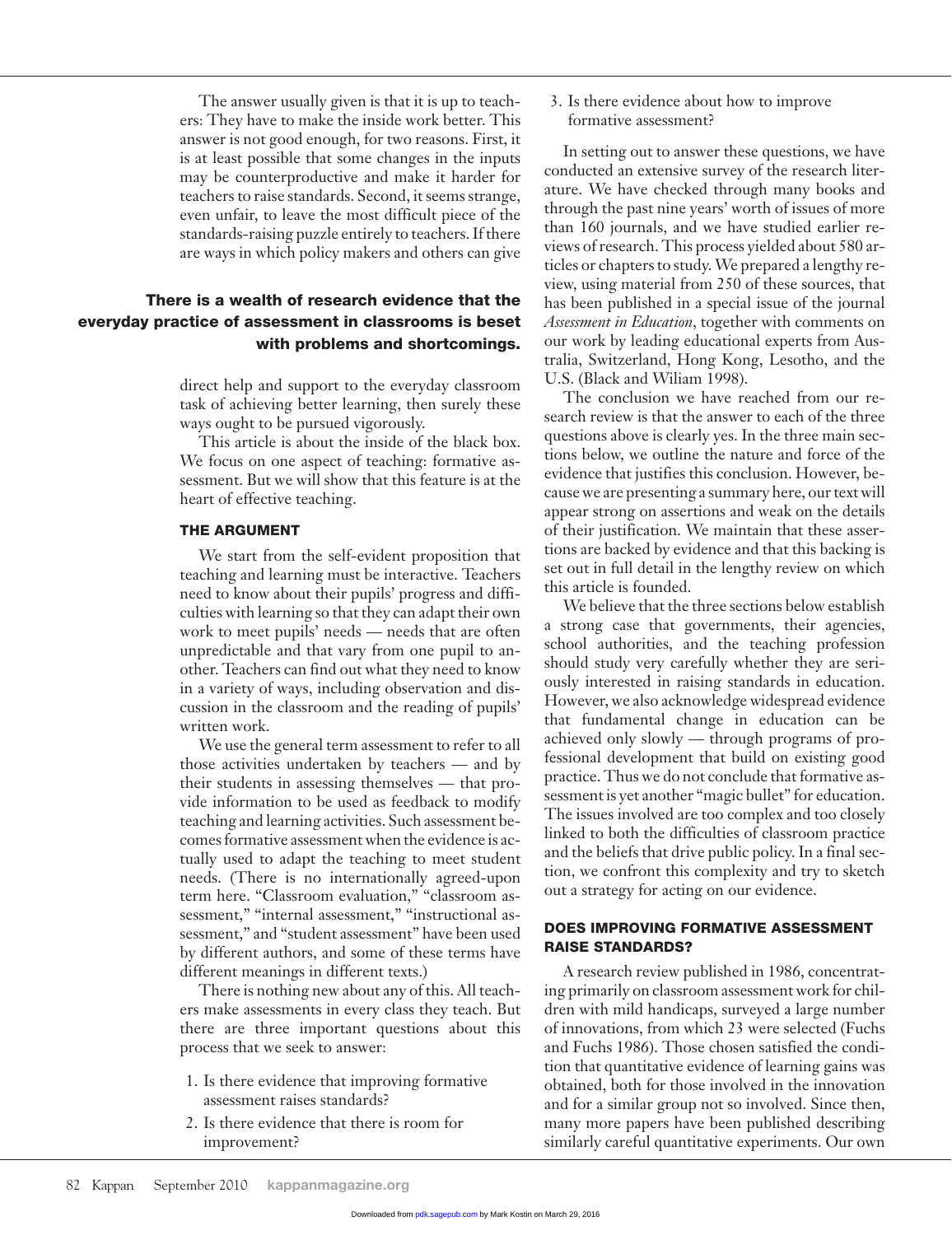review has selected at least 20 more studies. (The number depends on how rigorous a set of selection criteria are applied.) All these studies show that innovations that include strengthening the practice of formative assessment produce significant and often substantial learning gains. These studies range over age groups from 5-year-olds to university undergraduates, across several school subjects, and over several countries.

For research purposes, learning gains of this type are measured by comparing the average improvements in the test scores of pupils involved in an innovation with the range of scores that are found for typical groups of pupils on these same tests. The ratio of the former divided by the latter is known as the effect size. Typical effect sizes of the formative assessment experiments were between 0.4 and 0.7. These effect sizes are larger than most of those found for educational interventions. The following examples illustrate some practical consequences of such large gains.

An effect size of 0.4 would mean that the average pupil involved in an innovation would record the same achievement as a pupil in the top 35% of those not so involved.

An effect size gain of 0.7 in the recent international comparative studies in mathematics (Beaton et al. 1996) would have raised the score of a nation in the middle of the pack of 41 countries (e.g., the U.S.) to one of the top five.

Many of these studies arrive at another important conclusion: that improved formative assessment helps low achievers more than other students and so reduces the range of achievement while raising achievement overall. A notable recent example is a study devoted entirely to low-achieving students and students with learning disabilities, which shows that frequent assessment feedback helps both groups enhance their learning (Fuchs et al. 1997). Any gains for such pupils could be particularly important. Furthermore, pupils who come to see themselves as unable to learn usually cease to take school seriously. Many become disruptive; others resort to truancy. Such young people are likely to be alienated from society and to become the sources and the victims of serious social problems.

Thus it seems clear that very significant learning gains lie within our grasp. The fact that such gains have been achieved by a variety of methods that have, as a common feature, enhanced formative assessment suggests that this feature accounts, at least in part, for the successes. However, it does not follow that it would be an easy matter to achieve such gains on a wide scale in normal classrooms. Many of the reports we have studied raise a number of other issues.

All such work involves new ways to enhance feed-

back between those taught and the teacher, ways that will require significant changes in classroom practice.

Underlying the various approaches are assumptions about what makes for effective learning — in particular the assumption that students have to be actively involved.

# **What is needed is a culture of success, backed by a belief that all pupils can achieve.**

For assessment to function formatively, the results have to be used to adjust teaching and learning; thus a significant aspect of any program will be the ways in which teachers make these adjustments.

The ways in which assessment can affect the motivation and self-esteem of pupils and the benefits of engaging pupils in self-assessment deserve careful attention.

#### **IS THERE ROOM FOR IMPROVEMENT?**

**A poverty of practice.** There is a wealth of research evidence that the everyday practice of assessment in classrooms is beset with problems and shortcomings, as the following selected quotations indicate.

"Marking is usually conscientious but often fails to offer guidance on how work can be improved. In a significant minority of cases, marking reinforces underachievement and underexpectation by being too generous or unfocused. Information about pupil performance received by the teacher is insufficiently used to inform subsequent work," according to a United Kingdom inspection report on secondary schools (OFSTED 1996: 40).

"Why is the extent and nature of formative assessment in science so impoverished?" asked a research study on secondary science teachers in the United Kingdom (Daws and Singh 1996: 99).

"Indeed they pay lip service to [formative assessment] but consider that its practice is unrealistic in the present educational context," reported a study of Canadian secondary teachers (Dassa, Vazquez-Abad, and Ajar 1993).

"The assessment practices outlined above are not common, even though these kinds of approaches are now widely promoted in the professional literature," according to a review of assessment practices in U.S. schools (Neill 1997).

The most important difficulties with assessment revolve around three issues.

## **The first issue is effective learning.**

The tests used by teachers encourage rote and superficial learning even when teachers say they want to develop understanding; many teachers seem un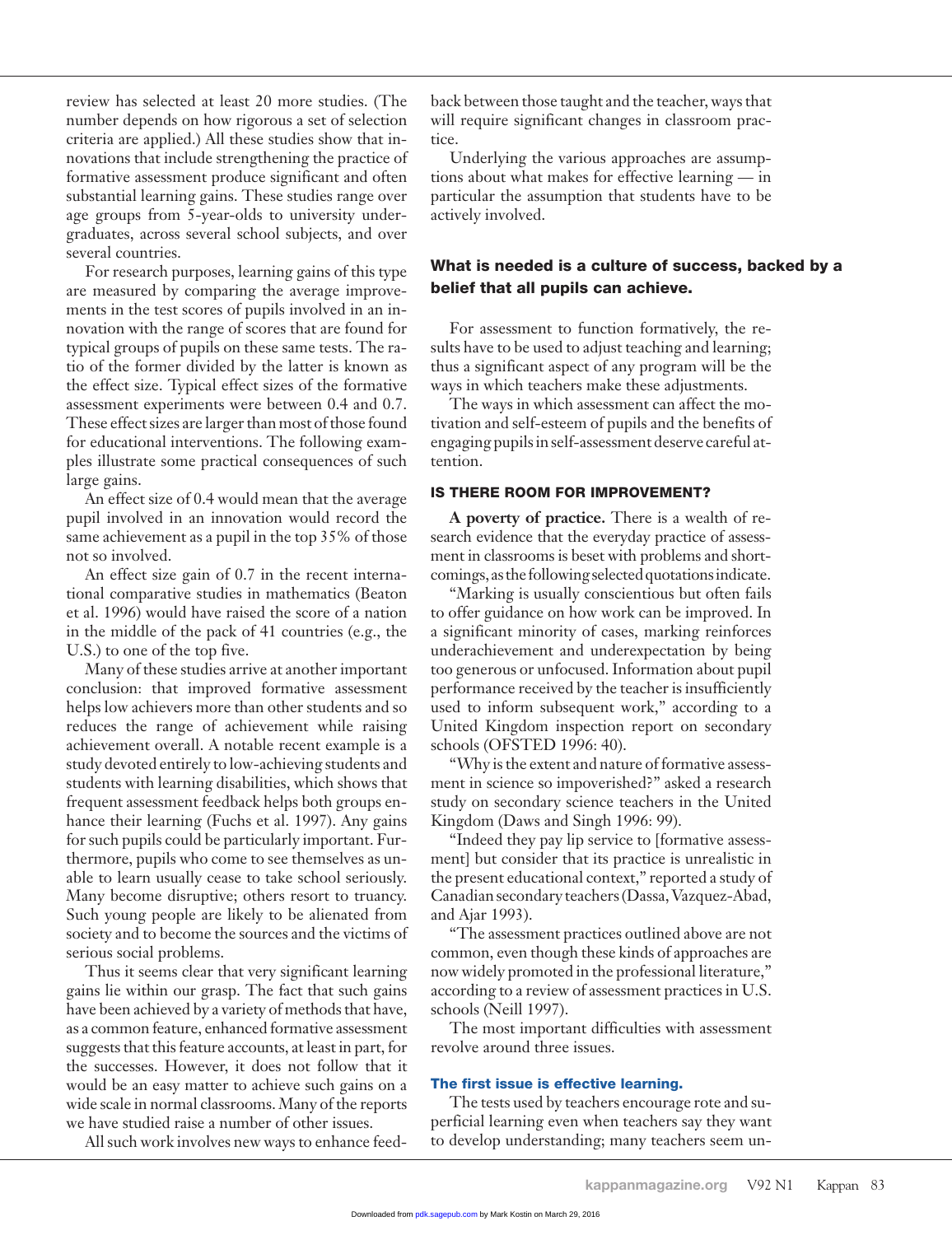aware of the inconsistency.

The questions and other methods teachers use are not shared with other teachers in the same school, and they are not critically reviewed in relation to what they actually assess.

For primary teachers particularly, there is a tendency to emphasize quantity and presentation of work and to neglect its quality in relation to learning.

#### **The second issue is negative impact.**

The giving of marks and the grading function are overemphasized, while the giving of useful advice and the learning function are underemphasized.

Approaches are used in which pupils are compared with one another, the prime purpose of which seems to them to be competition rather than personal improvement; in consequence, assessment feedback teaches low-achieving pupils that they lack "ability," causing them to come to believe that they are not able to learn.

# **Feedback to any pupil should be about the particular qualities of his or her work, with advice on what he or she can do to improve, and should avoid comparisons with other pupils.**

#### **The third issue is the managerial role of assessments.**

Teachers' feedback to pupils seems to serve social and managerial functions, often at the expense of the learning function.

Teachers are often able to predict pupils' results on external tests because their own tests imitate them, but at the same time teachers know too little about their pupils' learning needs.

The collection of marks to fill in records is given higher priority than the analysis of pupils' work to discern learning needs; furthermore, some teachers pay no attention to the assessment records of their pupils' previous teachers.

Of course, not all these descriptions apply to all classrooms. Indeed, there are many schools and classrooms to which they do not apply at all. Nevertheless, these general conclusions have been drawn by researchers who have collected evidence through observation, interviews, and questionnaires — from schools in several countries, including the

U.S.

*An empty commitment.* The development of national assessment policy in England and Wales over the past decade illustrates the obstacles that stand in the way of developing policy support for formative assessment. The recommendations of a government

task force in 1988 (Task Group on Assessment and Testing 1988) and all subsequent statements of government policy have emphasized the importance of formative assessment by teachers. However, the body charged with carrying out government policy on assessment had no strategy either to study or to develop the formative assessment of teachers and did no more than devote a tiny fraction of its resources to such work (Daugherty 1995). Most of the available resources and most of the public and political attention were focused on national external tests. While teachers' contributions to these "summative assessments" have been given some formal status, hardly any attention has been paid to their contributions through formative assessment. Moreover, the problems of the relationship between teachers' formative and summative roles have received no attention.

It is possible that many of the commitments were stated in the belief that formative assessment was not problematic, that it already happened all the time and needed no more than formal acknowledgment of its existence. However, it is also clear that the political commitment to external testing in order to promote competition had a central priority, while the commitment to formative assessment was marginal. As researchers the world over have found, high-stakes external tests always dominate teaching and assessment. However, they give teachers poor models for formative assessment because of their limited function of providing overall summaries of achievement rather than helpful diagnosis. Given this fact, it is hardly surprising that numerous research studies of the implementation of the education reforms in the United Kingdom have found that formative assessment is "seriously in need of development." (Russell, Qualter, and McGuigan 1995). With hindsight, we can see that the failure to perceive the need for substantial support for formative assessment and to take responsibility for developing such support was a serious error.

In the U.S. similar pressures have been felt from political movements characterized by a distrust of teachers and a belief that external testing will, on its own, improve learning. Such fractured relationships between policy makers and the teaching profession are not inevitable — indeed, many countries with enviable educational achievements seem to manage well with policies that show greater respect and support for teachers. While the situation in the U.S. is far more diverse than that in England and Wales, the effects of high-stakes state-mandated testing are very similar to those of the external tests in the United Kingdom. Moreover, the traditional reliance on multiple-choice testing in the U.S. — not shared in the United Kingdom — has exacerbated the nega-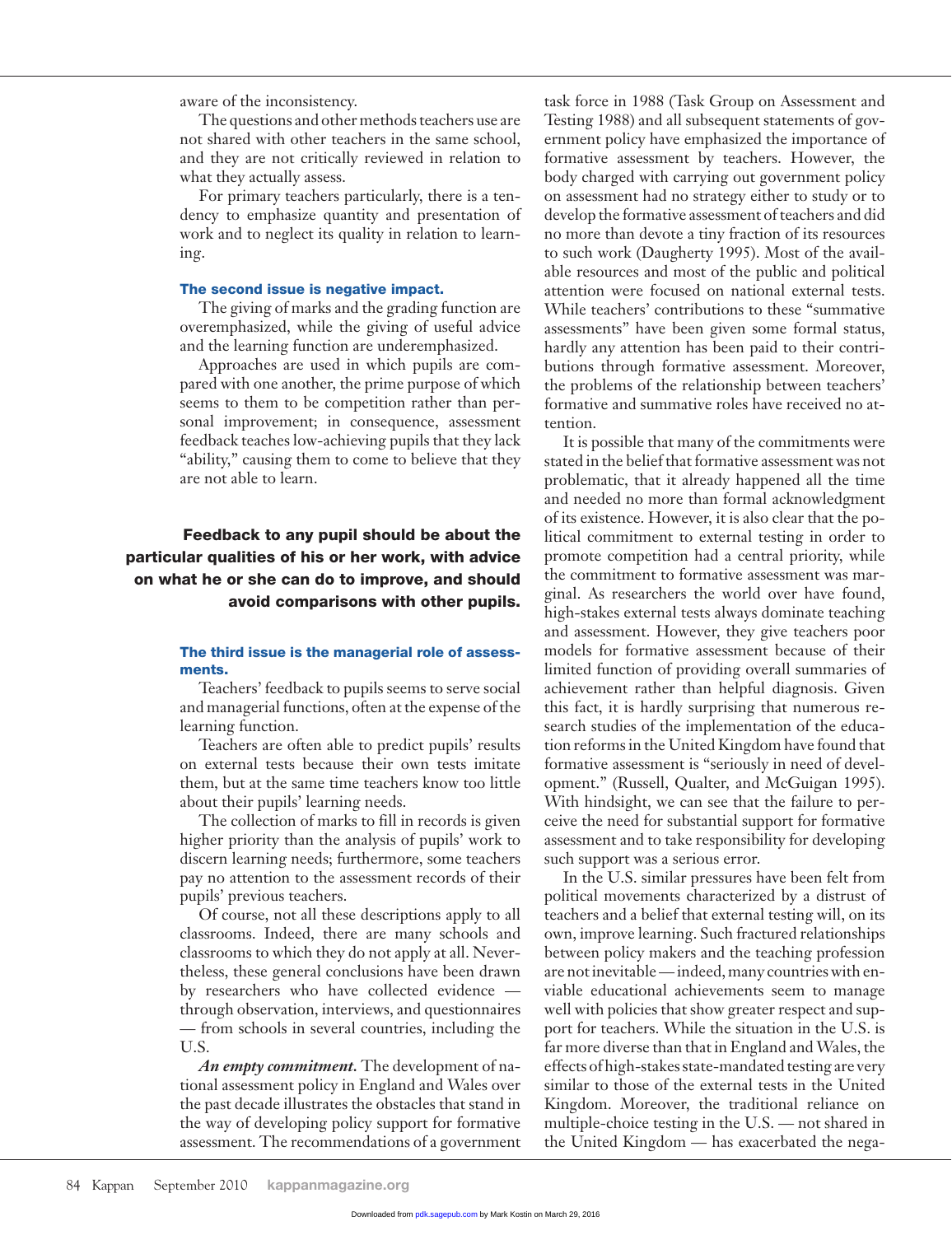tive effects of such policies on the quality of classroom learning.

# **HOW CAN WE IMPROVE FORMATIVE ASSESSMENT?**

**The self-esteem of pupils.** A report of schools in Switzerland states that "a number of pupils . . . are content to 'get by.' . . . Every teacher who wants to practice formative assessment must reconstruct the teaching contracts so as to counteract the habits acquired by his pupils." (Perrenoud 1991).

The ultimate user of assessment information that is elicited in order to improve learning is the pupil. There are negative and positive aspects of this fact. The negative aspect is illustrated by the preceding quotation. When the classroom culture focuses on rewards, "gold stars," grades, or class ranking, then pupils look for ways to obtain the best marks rather than to improve their learning. One reported consequence is that, when they have any choice, pupils avoid difficult tasks. They also spend time and energy looking for clues to the "right answer." Indeed, many become reluctant to ask questions out of a fear of failure. Pupils who encounter difficulties are led to believe that they lack ability, and this belief leads them to attribute their difficulties to a defect in themselves about which they cannot do a great deal. Thus they avoid investing effort in learning that can lead only to disappointment, and they try to build up their self-esteem in other ways.

The positive aspect of students' being the primary users of the information gleaned from formative assessments is that negative outcomes — such as an obsessive focus on competition and the attendant fear of failure on the part of low achievers — are not inevitable. What is needed is a culture of success, backed by a belief that all pupils can achieve. In this regard, formative assessment can be a powerful weapon if it is communicated in the right way. While formative assessment can help all pupils, it yields particularly good results with low achievers by concentrating on specific problems with their work and giving them a clear understanding of what is wrong and how to put it right. Pupils can accept and work with such messages, provided that they are not clouded by overtones about ability, competition, and comparison with others. In summary, the message can be stated as follows: Feedback to any pupil should be about the particular qualities of his or her work, with advice on what he or she can do to improve, and should avoid comparisons with other pupils.

**Self-assessment by pupils.** Many successful innovations have developed self- and peer-assessment by pupils as ways of enhancing formative assessment, and such work has achieved some success with pupils from age 5 upward. This link of formative assessment to self-assessment is not an accident; indeed, it is inevitable.

To explain this last statement, we should first note that the main problem that those who are developing self-assessments encounter is not a problem of reliability and trustworthiness. Pupils are generally honest and reliable in assessing both themselves and one another; they can even be too hard on themselves. The main problem is that pupils can assess themselves only when they have a sufficiently clear picture of the targets that their learning is meant to attain. Surprisingly, and sadly, many pupils do not have such a picture, and they appear to have become accustomed to receiving classroom teaching as an arbitrary sequence of exercises with no overarching rationale. To overcome this pattern of passive reception requires hard and sustained work. When pupils do acquire such an overview, they then become more committed and more effective as learners. Moreover, their own assessments become an object of discus-

# **If there are ways in which policy makers and others can give direct help and support to the everyday classroom task of achieving better learning, then surely these ways ought to be pursued vigorously.**

sion with their teachers and with one another, and this discussion further promotes the reflection on one's own thinking that is essential to good learning.

Thus self-assessment by pupils, far from being a luxury, is in fact *an essential component of formative assessment*. When anyone is trying to learn, feedback about the effort has three elements: recognition of the *desired goal*, evidence about *present position*, and some understanding of a *way to close the gap* between the two (Sadler 1989). All three must be understood to some degree by anyone before he or she can take action to improve learning.

Such an argument is consistent with more general ideas established by research into the way people learn. New understandings are not simply swallowed and stored in isolation; they have to be assimilated in relation to preexisting ideas. The new and the old may be inconsistent or even in conflict, and the disparities must be resolved by thoughtful actions on the part of the learner. Realizing that there are new goals for the learning is an essential part of this process of assimilation. Thus we conclude: If formative assessment is to be productive, pupils should be trained in self-assessment so that they can understand the main purposes of their learning and thereby grasp what they need to do to achieve.

**The evolution of effective teaching.** The re-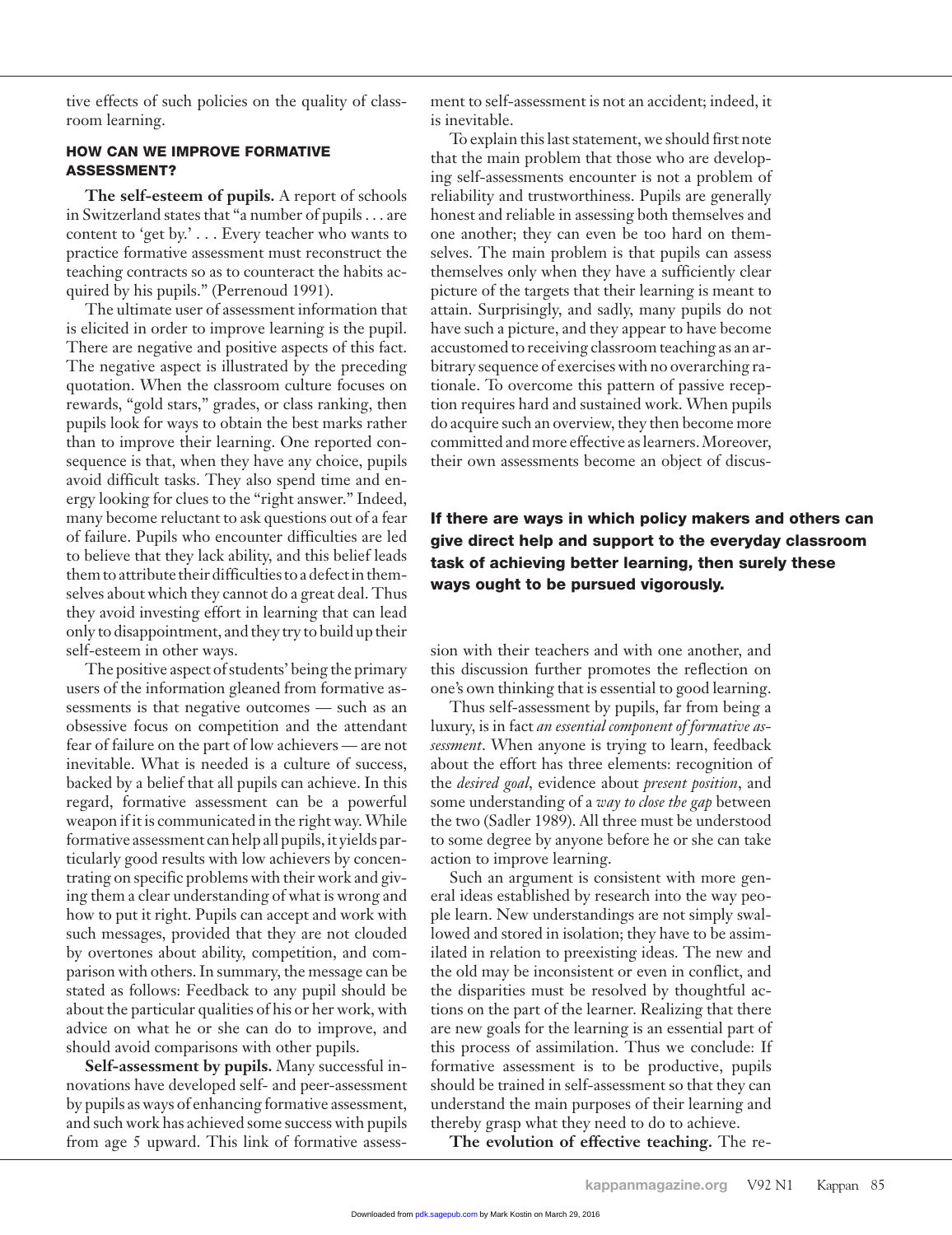search studies referred to above show very clearly that effective programs of formative assessment involve far more than the addition of a few observations and tests to an existing program. They require careful scrutiny of all the main components of a teaching plan. Indeed, it is clear that instruction and formative assessment are indivisible.

To begin at the beginning, the choice of tasks for classroom work and homework is important. Tasks have to be justified in terms of the learning aims that they serve, and they can work well only if opportu-

# **If formative assessment is to be productive, pupils should be trained in self-assessment so that they can understand the main purposes of their learning and thereby grasp what they need to do to achieve.**

nities for pupils to communicate their evolving understanding are built into the planning. Discussion, observation of activities, and marking of written work can all be used to provide those opportunities, but it is then important to look at or listen carefully to the talk, the writing, and the actions through which pupils develop and display the state of their understanding. Thus we maintain that opportunities for pupils to express their understanding should be designed into any piece of teaching, for this will initiate the interaction through which formative assessment aids learning.

Discussions in which pupils are led to talk about their understanding in their own ways are important aids to increasing knowledge and improving understanding. Dialogue with the teacher provides the opportunity for the teacher to respond to and reorient a pupil's thinking. However, there are clearly recorded examples of such discussions in which teachers have, quite unconsciously, responded in ways that would inhibit the future learning of a pupil. What the examples have in common is that the teacher is looking for a particular response and lacks the flexibility or the confidence to deal with the unexpected. So the teacher tries to direct the pupil toward giving the expected answer. In manipulating the dialogue in this way, the teacher seals off any unusual, often thoughtful but unorthodox, attempts by pupils to work out their own answers. Over time the pupils get the message: They are not required to think out their own answers. The object of the exercise is to work out — or guess — what answer the teacher expects to see or hear.

A particular feature of the talk between teacher and pupils is the asking of questions by the teacher. This natural and direct way of checking on learning is often unproductive. One common problem is that,

following a question, teachers do not wait long enough to allow pupils to think out their answers. When a teacher answers his or her own question after only two or three seconds and when a minute of silence is not tolerable, there is no possibility that a pupil can think out what to say.

There are then two consequences. One is that, because the only questions that can produce answers in such a short time are questions of fact, these predominate. The other is that pupils don't even try to think out a response. Because they know that the answer, followed by another question, will come along in a few seconds, there is no point in trying. It is also generally the case that only a few pupils in a class answer the teacher's questions. The rest then leave it to these few, knowing that they cannot respond as quickly and being unwilling to risk making mistakes in public. So the teacher, by lowering the level of questions and by accepting answers from a few, can keep the lesson going but is actually out of touch with the understanding of most of the class. The question/answer dialogue becomes a ritual, one in which thoughtful involvement suffers.

There are several ways to break this particular cycle. They involve giving pupils time to respond; asking them to discuss their thinking in pairs or in small groups, so that a respondent is speaking on behalf of others; giving pupils a choice between different possible answers and asking them to vote on the options; asking all of them to write down an answer and then reading out a selected few; and so on. What is essential is that any dialogue should evoke thoughtful reflection in which all pupils can be encouraged to take part, for only then can the formative process start to work. In short, the dialogue between pupils and a teacher should be thoughtful, reflective, focused to evoke and explore understanding, and conducted so that all pupils have an opportunity to think and to express their ideas.

Tests given in class and tests and other exercises assigned for homework are also important means of promoting feedback. A good test can be an occasion for learning. It is better to have frequent short tests than infrequent long ones. Any new learning should first be tested within about a week of a first encounter, but more frequent tests are counterproductive. The quality of the test items — that is, their relevance to the main learning aims and their clear communication to the pupil — requires scrutiny as well. Good questions are hard to generate, and teachers should collaborate and draw on outside sources to collect such questions.

Given questions of good quality, it is essential to ensure the quality of the feedback. Research studies have shown that, if pupils are given only marks or grades, they do not benefit from the feedback. The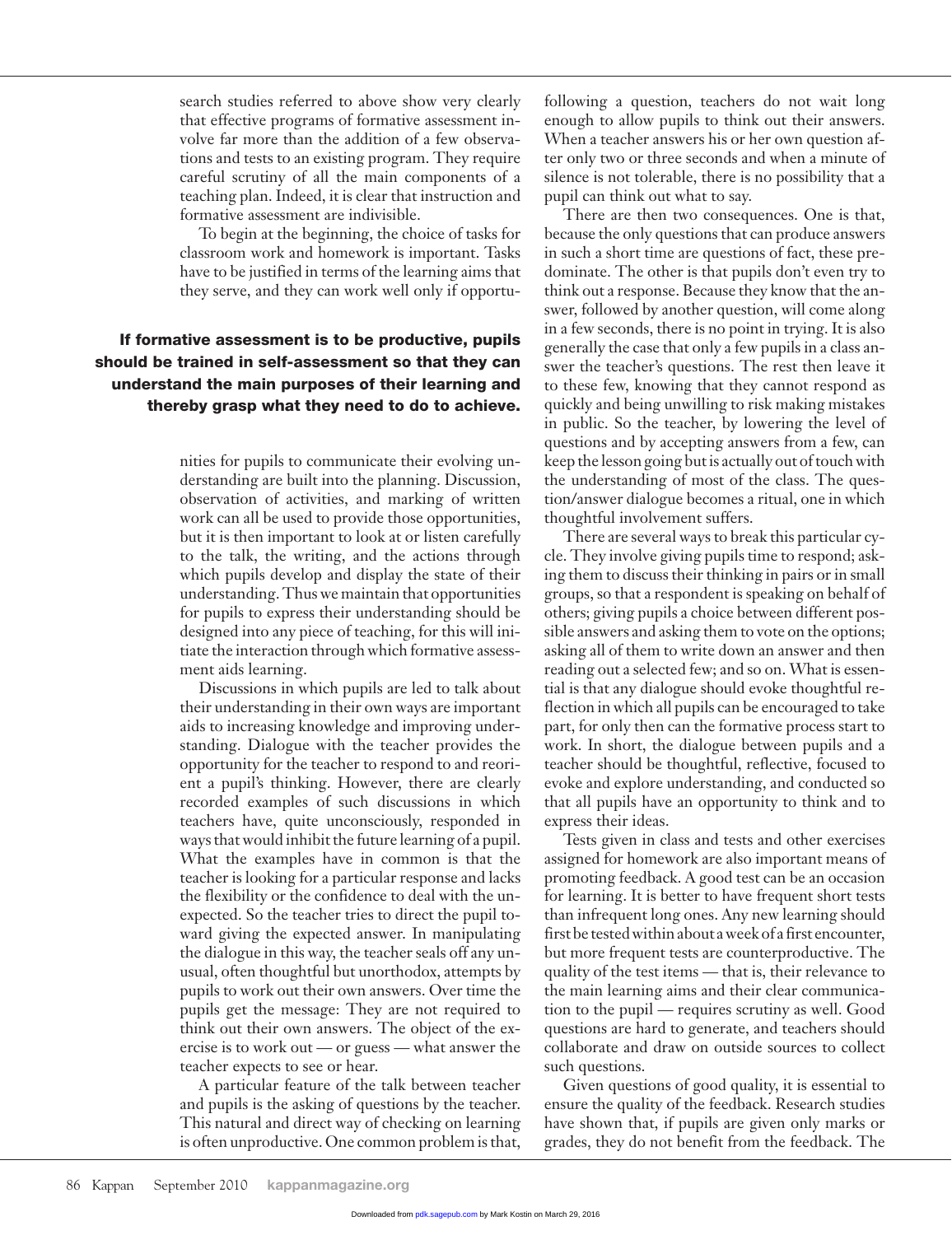worst scenario is one in which some pupils who get low marks this time also got low marks last time and come to expect to get low marks next time. This cycle of repeated failure becomes part of a shared belief between such students and their teacher. Feedback has been shown to improve learning when it gives each pupil specific guidance on strengths and weaknesses, preferably without any overall marks. Thus the way in which test results are reported to pupils so that they can identify their own strengths and weaknesses is critical. Pupils must be given the means and opportunities to work with evidence of their difficulties. For formative purposes, a test at the end of a unit or teaching module is pointless; it is too late to work with the results. We conclude that the feedback on tests, seatwork, and homework should give each pupil guidance on how to improve, and each pupil must be given help and an opportunity to work on the improvement.

All these points make clear that there is no one simple way to improve formative assessment. What is common to them is that a teacher's approach should start by being realistic and confronting the question "Do I really know enough about the understanding of my pupils to be able to help each of them?"

Much of the work teachers must do to make good use of formative assessment can give rise to difficulties. Some pupils will resist attempts to change accustomed routines, for any such change is uncomfortable, and emphasis on the challenge to think for yourself (and not just to work harder) can be threatening to many. Pupils cannot be expected to believe in the value of changes for their learning before they have experienced the benefits of such changes. Moreover, many of the initiatives that are needed take more class time, particularly when a central purpose is to change the outlook on learning and the working methods of pupils. Thus teachers have to take risks in the belief that such investment of time will yield rewards in the future, while "delivery" and "coverage" with poor understanding are pointless and can even be harmful.

Teachers must deal with two basic issues that are the source of many of the problems associated with changing to a system of formative assessment. The first is the nature of each teacher's beliefs about learning. If the teacher assumes that knowledge is to be transmitted and learned, that understanding will develop later, and that clarity of exposition accompanied by rewards for patient reception are the essentials of good teaching, then formative assessment is hardly necessary. However, most teachers accept the wealth of evidence that this transmission model does not work, even when judged by its own criteria, and so are willing to make a commitment to teaching

through interaction. Formative assessment is an essential component of such instruction. We do not mean to imply that individualized, one-on-one teaching is the only solution; rather, we mean that what is needed is a classroom culture of questioning and deep thinking, in which pupils learn from shared discussions with teachers and peers. What emerges very clearly here is the indivisibility of instruction and formative assessment practices.

The other issue that can create problems for teachers who wish to adopt an interactive model of teaching and learning relates to the beliefs teachers hold about the potential of all their pupils for learning. To sharpen the contrast by overstating it, there is on the one hand the "fixed I.Q." view — a belief that each pupil has a fixed, inherited intelligence that cannot be altered much by schooling. On the other hand, there is the "untapped potential" view — a belief that starts from the assumption that so-called

**Teachers will not take up ideas that sound attractive, no matter how extensive the research base, if the ideas are presented as general principles that leave the task of translating them into everyday practice entirely up to the teachers.**

ability is a complex of skills that can be learned. Here, we argue for the underlying belief that all pupils can learn more effectively if one can clear away, by sensitive handling, the obstacles to learning, be they cognitive failures never diagnosed or damage to personal confidence or a combination of the two. Clearly the truth lies between these two extremes, but the evidence is that ways of managing formative assessment that work with the assumptions of "untapped potential" do help all pupils to learn and can give particular help to those who have previously struggled.

#### **POLICY AND PRACTICE**

**Changing the policy perspective.** The assumptions that drive national and state policies for assessment have to be called into question. The promotion of testing as an important component for establishing a competitive market in education can be very harmful. The more recent shifting of emphasis toward setting targets for all, with assessment providing a touchstone to help check pupils' attainments, is a more mature position. However, we would argue that there is a need now to move further, to focus on the inside of the "black box" and so to explore the potential of assessment to raise standards directly as an integral part of each pupil's learning work.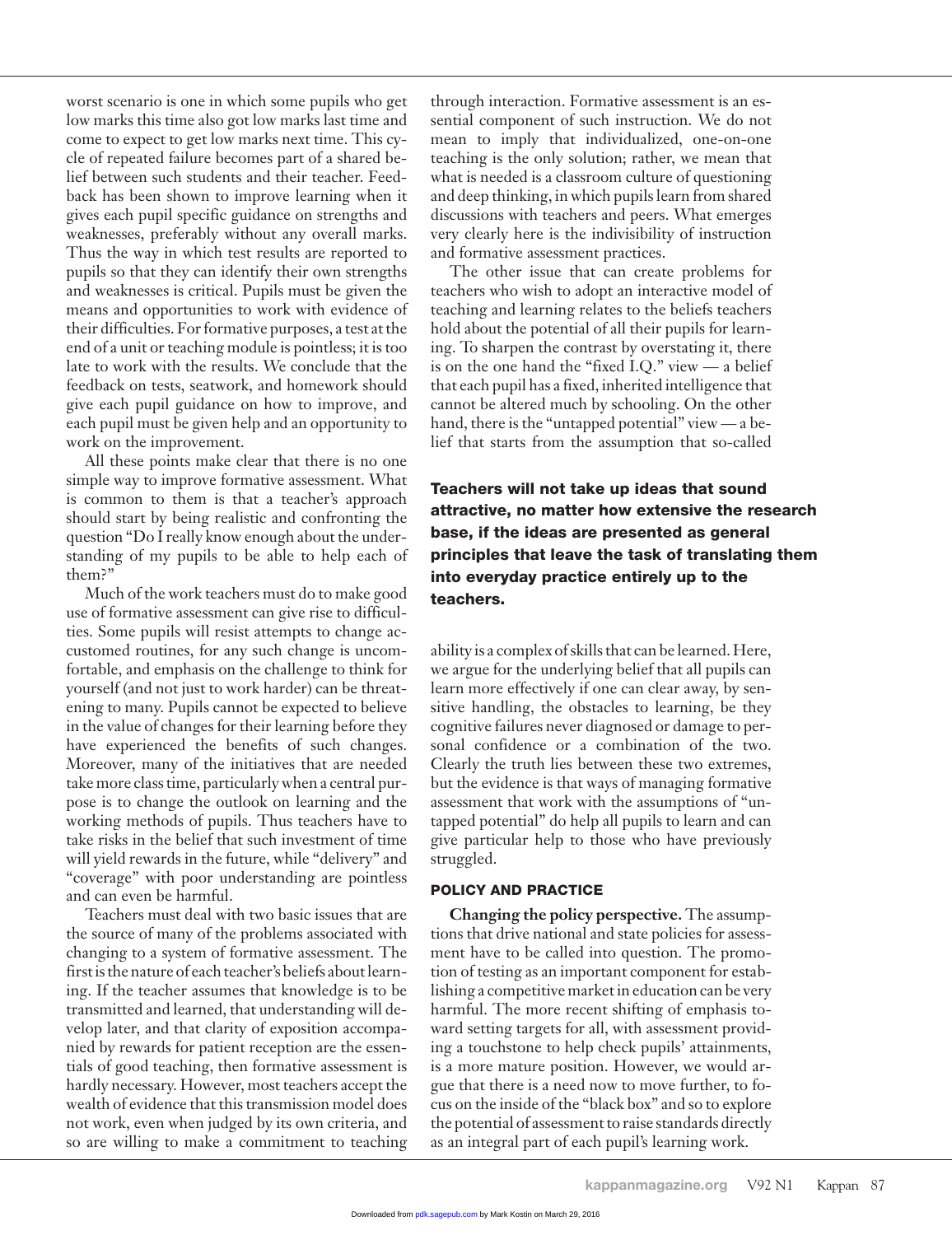It follows from this view that several changes are needed. First, policy ought to start with a recognition that the prime locus for raising standards is the classroom, so that the overarching priority has to be the promotion and support of change within the classroom. Attempts to raise standards by reforming the inputs to and measuring the outputs from the black box of the classroom can be helpful, but they are not adequate on their own. Indeed, their helpfulness can be judged only in light of their effects in classrooms.

# **Assessment, as it occurs in schools, is far from a merely technical problem. Rather, it is deeply social and personal.**

The evidence we have presented here establishes that a clearly productive way to start implementing a classroom-focused policy would be to improve formative assessment. This same evidence also establishes that in doing so we would not be concentrating on some minor aspect of the business of teaching and learning. Rather, we would be concentrating on several essential elements: the quality of teacher/pupil interactions, the stimulus and help for pupils to take active responsibility for their own learning, the particular help needed to move pupils out of the trap of "low achievement," and the development of the habits necessary for all students to become lifelong learners. Improvements in formative assessment, which are within the reach of all teachers, can contribute substantially to raising standards in all these ways.

**Four steps to implementation.** If we accept the argument outlined above, what needs to be done? The proposals outlined below do not follow directly from our analysis of assessment research. They are consistent with its main findings, but they also call on more general sources for guidance (Black and Atkin 1996; Fullan 1991).

At one extreme, one might call for more research to find out how best to carry out such work; at the other, one might call for an immediate and largescale program, with new guidelines that all teachers should put into practice. Neither of these alternatives is sensible: While the first is unnecessary because enough is known from the results of research, the second would be unjustified because not enough is known about classroom practicalities in the context of any one country's schools.

Thus the improvement of formative assessment cannot be a simple matter. There is no quick fix that can alter existing practice by promising rapid rewards. On the contrary, if the substantial rewards promised by the research evidence are to be secured,

each teacher must find his or her own ways of incorporating the lessons and ideas set out above into his or her own patterns of classroom work and into the cultural norms and expectations of a particular school community (Stigler and Hiebert 1997). This process is a relatively slow one and takes place through sustained programs of professional development and support. This fact does not weaken the message here; indeed, it should be seen as a sign of its authenticity, for lasting and fundamental improvements in teaching and learning must take place in this way. A recent international study of innovation and change in education, encompassing 23 projects in 13 member countries of the Organisation for Economic Co-operation and Development, has arrived at exactly the same conclusion with regard to effective policies for change (Black and Atkin 1996). Such arguments lead us to propose a four-point scheme for teacher development.

**1. Learning from development.** Teachers will not take up ideas that sound attractive, no matter how extensive the research base, if the ideas are presented as general principles that leave the task of translating them into everyday practice entirely up to the teachers. Their classroom lives are too busy and too fragile for all but an outstanding few to undertake such work. What teachers need is a variety of living examples of implementation, as practiced by teachers with whom they can identify and from whom they can derive the confidence that they can do better. They need to see examples of what doing better means in practice.

So changing teachers' practice cannot begin with an extensive program of training for all; that could be justified only if it could be claimed that we have enough "trainers" who know what to do, which is certainly not the case. The essential first step is to set up a small number of local groups of schools some primary, some secondary, some inner-city, some from outer suburbs, some rural — with each school committed both to a school-based development of formative assessment and to collaboration with other schools in its local group. In such a process, the teachers in their classrooms will be working out the answers to many of the practical questions that the evidence presented here cannot answer. They will be reformulating the issues, perhaps in relation to fundamental insights and certainly in terms that make sense to their peers in other classrooms. It is also essential to carry out such development in a range of subject areas, for the research in mathematics education is significantly different from that in language, which is different again from that in the creative arts.

The schools involved would need extra support in order to give their teachers time to plan the ini-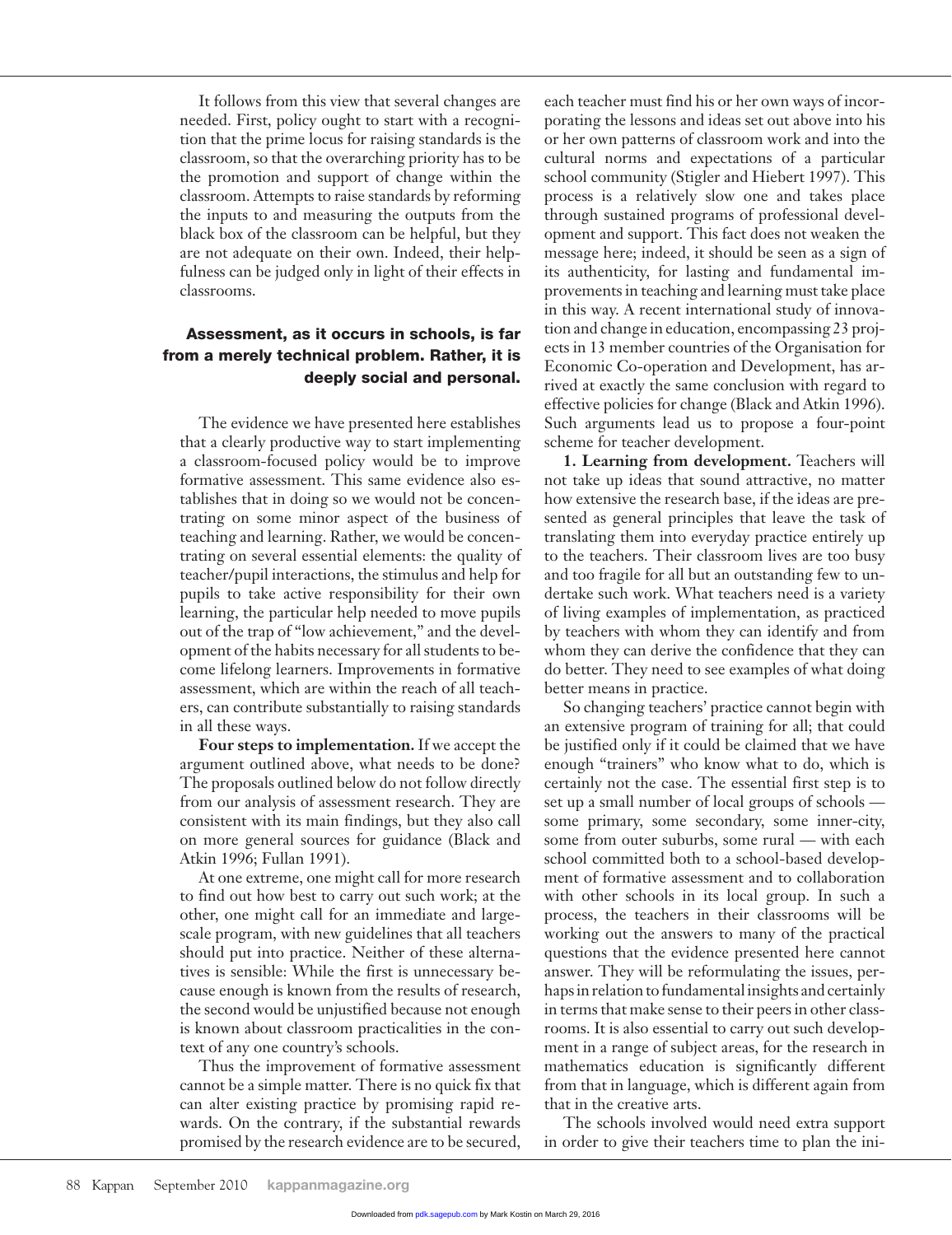tiative in light of existing evidence, to reflect on their experience as it develops, and to offer advice about training others in the future. In addition, there would be a need for external evaluators to help the teachers with their development work and to collect evidence of its effectiveness. Video studies of classroom work would be essential for disseminating findings to others.

**2. Dissemination.** This dimension of the implementation would be in low gear at the outset —offering schools no more than general encouragement and explanation of some of the relevant evidence that they might consider in light of their existing practices. Dissemination efforts would become more active as results and resources became available from the development program. Then strategies for wider dissemination — for example, earmarking funds for inservice training programs — would have to be pursued.

We must emphasize that this process will inevitably be a slow one. To repeat what we said above, if the substantial rewards promised by the evidence are to be secured, each teacher must find his or her own ways of incorporating the lessons and ideas that are set out above into his or her own patterns of classroom work. Even with optimum training and support, such a process will take time.

**3. Reducing obstacles.** All features in the education system that actually obstruct the development of effective formative assessment should be examined to see how their negative effects can be reduced. Consider the conclusions from a study of teachers of English in U.S. secondary schools.

Most of the teachers in this study were caught in conflicts among belief systems and institutional structures, agendas, and values. The point of friction among these conflicts was assessment, which was associated with very powerful feelings of being overwhelmed, and of insecurity, guilt, frustration, and anger. . . . This study suggests that assessment, as it occurs in schools, is far from a merely technical problem. Rather, it is deeply social and personal (Johnston et al 1995).

The chief negative influence here is that of short external tests. Such tests can dominate teachers' work, and, insofar as they encourage drilling to produce right answers to short, out-of-context questions, they can lead teachers to act against their own better judgment about the best ways to develop the learning of their pupils. This is not to argue that all such tests are unhelpful. Indeed, they have an important role to play in securing public confidence in the accountability of schools. For the immediate future, what is needed in any development program for formative assessment is to study the interactions between these external tests and formative assessments to see how the models of assessment that external tests can provide could be made more helpful.

All teachers have to undertake some summative assessment. They must report to parents and produce end-of-year reports as classes are due to move on to new teachers. However, the task of assessing pupils summatively for external purposes is clearly different from the task of assessing ongoing work to monitor and improve progress. Some argue that these two roles are so different that they should be kept apart. We do not see how this can be done, given that teachers must have some share of responsibility for the former and must take the leading responsibility for the latter (Wiliam and Black 1996). However, teachers clearly face difficult problems in reconciling their formative and summative roles, and confusion in teachers' minds between these roles can impede the improvement of practice.

The arguments here could be taken much further to make the case that teachers should play a far greater role in contributing to summative assessments for accountability. One strong reason for giving teachers a greater role is that they have access to the performance of their pupils in a variety of contexts and over extended periods of time.

This is an important advantage because sampling pupils' achievement by means of short exercises taken under the conditions of formal testing is fraught with dangers. It is now clear that performance in any task varies with the context in which it is presented. Thus some pupils who seem incompetent in tackling a problem under test conditions can look quite different in the more realistic conditions of an everyday encounter with an equivalent problem. Indeed, the conditions under which formal tests are taken threaten validity because they are quite unlike those of everyday performance. An outstanding example here is that collaborative work is very important in everyday life but is forbidden by current norms of formal testing (Wineburg 1997). These points open up wider arguments about assessment systems as a whole — arguments that are beyond the scope of this article.

**4. Research.** It is not difficult to set out a list of questions that would justify further research in this area. Although there are many and varied reports of successful innovations, they generally fail to give clear accounts of one or another of the important details. For example, they are often silent about the actual classroom methods used, the motivation and experience of the teachers, the nature of the tests used as measures of success, or the outlooks and expectations of the pupils involved.

However, while there is ample justification for proceeding with carefully formulated projects, we do not suggest that everyone else should wait for their